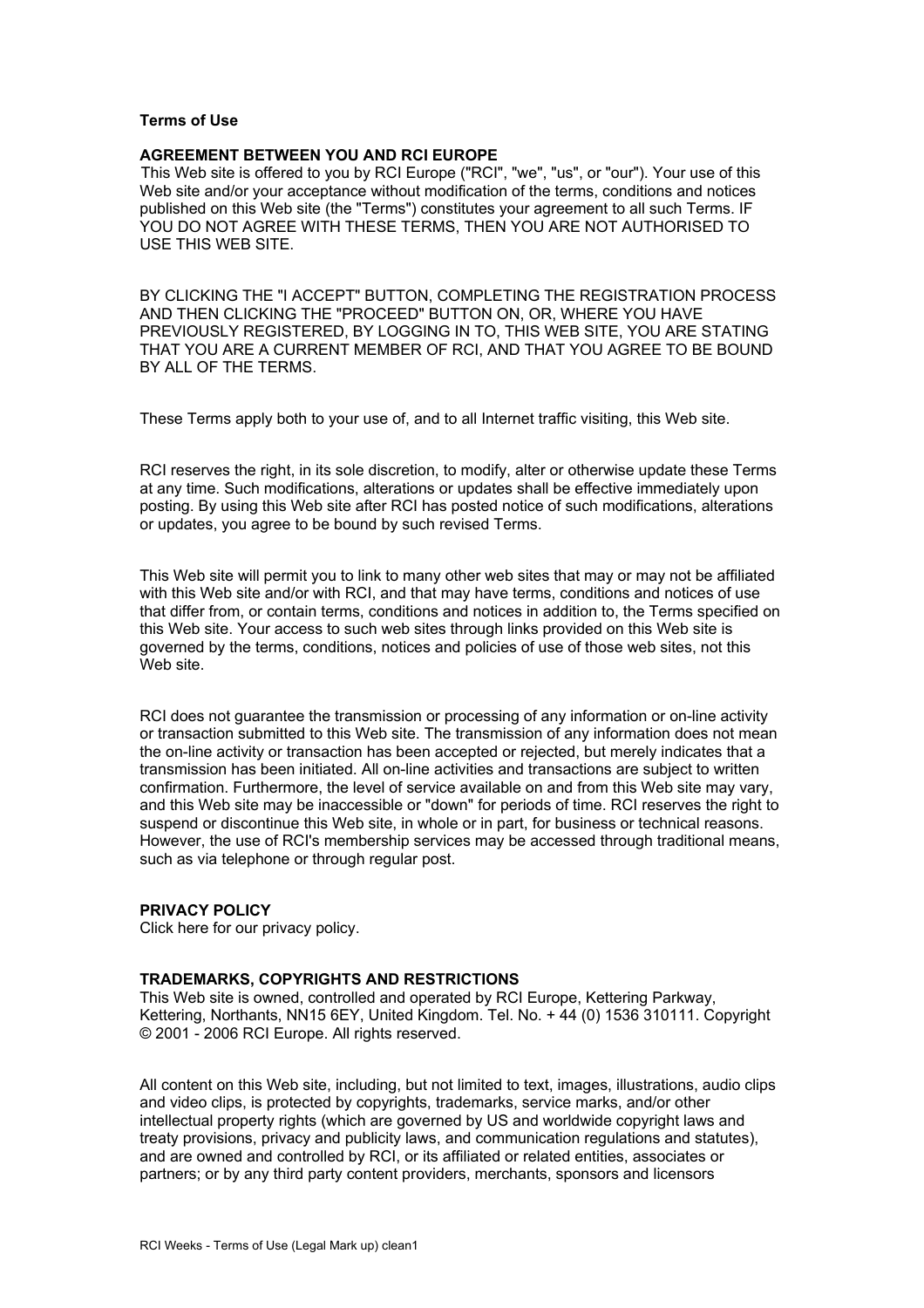(collectively, "Providers") that have licensed their content or the right to market their products and/or services to RCI.

Content on this Web site or any web site owned, operated, controlled or licensed by RCI's associates or partners, or Providers is solely for your personal, non-commercial use. You may print a copy of the content, but you may not copy, reproduce, republish, upload, post, transmit, distribute and/or exploit the content or information in any way (including by e-mail or other electronic means), or any software involved in utilising such content or information, for commercial use without the prior written consent of RCI, its affiliated or related entities, associates or partners, or Providers. You may request consent by faxing a request to RCI's Legal Department at fax no. + 44 (0) 1536 314206. Without the prior written consent of RCI, its affiliated or related entities, associates or partners, or Providers, your modification of the content, use of the content on any other web site or networked computer environment, or use of the content for any purpose other than personal, non-commercial use, violates the rights of owners of RCI's, its affiliated or related entities', associates' or partners', or Providers' copyrights, trademarks or service marks and other proprietary rights, and is prohibited. As a condition to your use of this Web site, you warrant to RCI that you will not use this Web site for any purpose that is unlawful or prohibited by these Terms, including without limitation the posting or transmitting of any threatening or libellous, defamatory, obscene, scandalous, inflammatory, pornographic or profane material.

Given the unique nature of the Internet and the need to secure RCI systems and proprietary technology, RCI reserves the right in its sole, absolute and unfettered discretion at any time to restrict or prohibit access to this Web site for any user for any reason, and especially to restrict or prohibit access for users who demonstrate patterns of abuse, or unusual or improper use of this Web site or who violate these Terms. If you violate any of these Terms, your permission to use this Web site immediately terminates without the necessity of any notice.

You may not use on your web site any trademarks, service marks or copyrighted materials appearing on this Web site, including but not limited to any logos or characters without the express written consent of the owner of the mark or copyright. You may not frame or otherwise incorporate into your own, or another, web site any of the content or other materials on this Web site without the prior written consent of RCI.

RCI Europe is the sister company of Resort Condominiums International, LLC, which is the owner of a number of registered trademarks, including, but not limited to RCI & Design, the RCI logo, and the domain names www.rci.com and www.rci.co.uk. Other product and company names mentioned herein may be the trademarks of their respective owners, whether or not registered.

#### **DISCLAIMER OF WARRANTIES AND LIABILITY**

ALL CONTENT ON THIS WEB SITE IS PROVIDED "AS IS" AND "AS FOUND" AND WITHOUT WARRANTIES OF ANY KIND, EITHER EXPRESS OR IMPLIED. OTHER THAN THOSE WARRANTIES, WHICH UNDER UK AND EU LAWS APPLICABLE TO THESE TERMS, ARE IMPLIED BY LAW AND ARE INCAPABLE OF EXCLUSION, RESTRICTION OR MODIFICATION, RCI, ITS AFFILIATED OR RELATED ENTITIES, ASSOCIATES, OR PARTNERS, AND PROVIDERS DISCLAIM ANY AND ALL WARRANTIES, EXPRESS OR IMPLIED, INCLUDING, BUT NOT LIMITED TO, IMPLIED WARRANTIES OF MERCHANTABILITY, SATISFACTORY QUALITY, FITNESS FOR A PARTICULAR PURPOSE, TITLE AND INFRINGEMENT. NEITHER RCI, ITS AFFILIATED OR RELATED ENTITIES, ASSOCIATES OR PARTNERS, NOR PROVIDERS, NOR ANY PERSON INVOLVED IN THE CREATION, PRODUCTION AND DISTRIBUTION OF THIS WEB SITE, WARRANTS THAT THE FUNCTIONS CONTAINED IN THIS WEB SITE WILL BE UNINTERRUPTED OR ERROR-FREE, THAT DEFECTS WILL BE CORRECTED, OR THAT THE SERVER THAT MAKES THE CONTENT AVAILABLE WILL BE FREE OF VIRUSES OR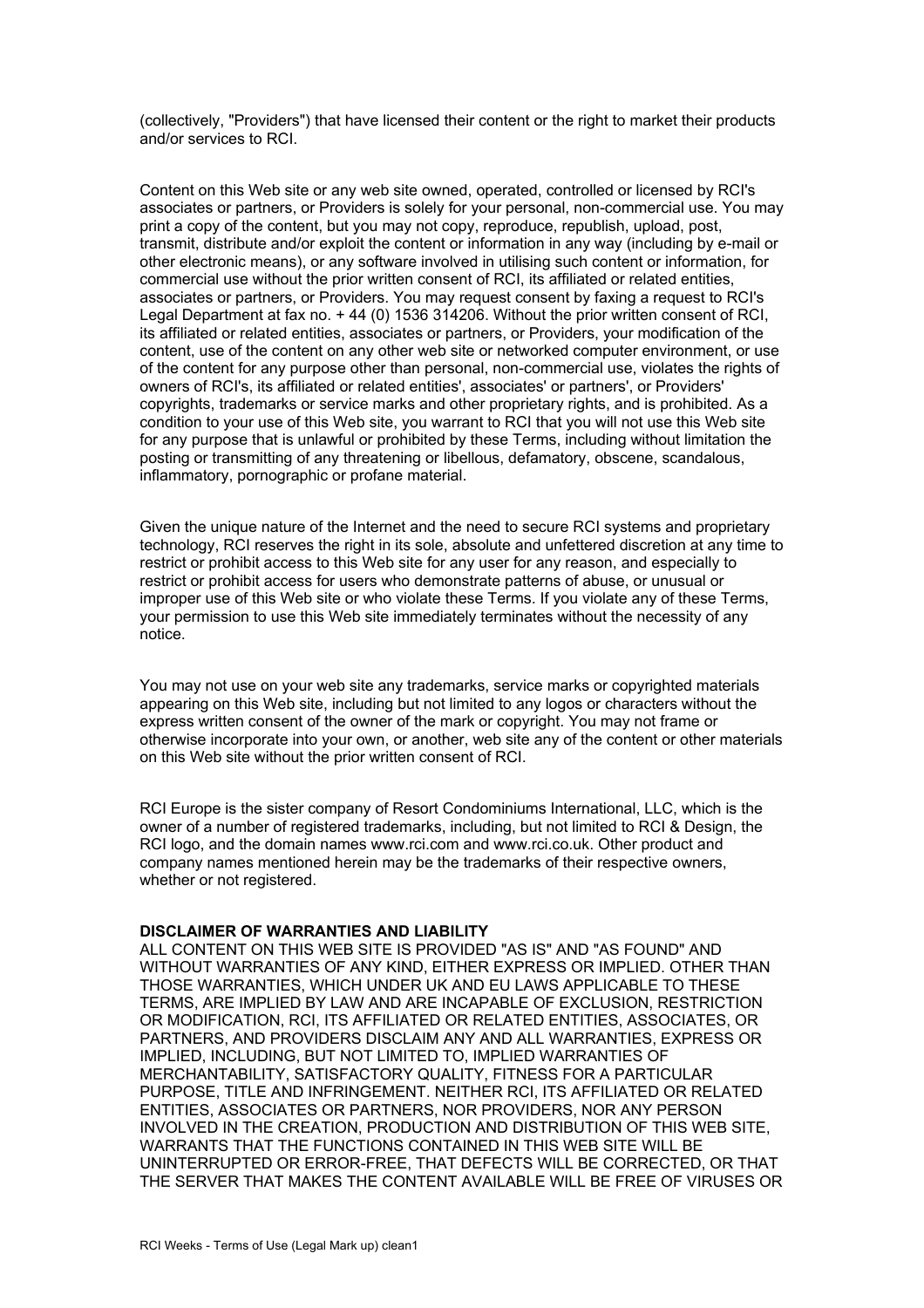OTHER HARMFUL COMPONENTS. THE CONTENT THAT YOU ACCESS ON THIS WEB SITE IS SOLELY FOR YOUR CONVENIENCE, INFORMATION AND TRANSACTIONAL CAPABILITY ONLY.

RCI DOES NOT WARRANT OR MAKE ANY REPRESENTATIONS REGARDING THE RESULTS THAT MAY BE OBTAINED FROM THE USE OF THIS WEB SITE, OR AS TO THE RELIABILITY, ACCURACY OR CURRENCY OF ANY CONTENT INFORMATION, SERVICE AND/OR MERCHANDISE ACQUIRED PURSUANT TO YOUR USE OF THIS WEB SITE. WE ATTEMPT TO ENSURE THAT THE CONTENT THAT YOU ACCESS ON THIS WEB SITE AT ANY ONE TIME IS ACCURATE. HOWEVER, THE CONTENT MAY INCLUDE INACCURACIES, TYPOGRAPHICAL ERRORS AND OMISSIONS. WE WILL DO OUR BEST TO CORRECT ERRORS AND OMISSIONS AS QUICKLY AS PRACTICABLE AFTER BEING NOTIFIED OF THEM. CHANGES ARE PERIODICALLY MADE TO THE CONTENT THAT YOU ACCESS ON THIS WEB SITE WITH ADDITIONS, DELETIONS AND AMENDMENTS OCCURRING THERETO AND IMPROVEMENTS AND/OR CHANGES MAY BE MADE TO THE FUNCTIONALITY, DESIGN OR LAYOUT OF THIS WEB SITE.

YOU EXPRESSLY AGREE THAT USE OF THIS WEB SITE IS AT YOUR SOLE RISK. YOU (AND NOT RCI) ASSUME THE ENTIRE COST OF ALL NECESSARY SERVICING, REPAIR OR CORRECTION OF YOUR SYSTEM. YOU EXPRESSLY AGREE THAT NEITHER RCI, ITS AFFILIATED OR RELATED ENTITIES, ASSOCIATES OR PARTNERS, NOR PROVIDERS, NOR ANY OF THEIR RESPECTIVE EMPLOYEES OR AGENTS, NOR ANY PERSON OR ENTITY INVOLVED IN THE CREATION, PRODUCTION AND DISTRIBUTION OF THIS WEB SITE, IS RESPONSIBLE OR LIABLE TO ANY PERSON OR ENTITY WHATSOEVER FOR ANY LOSS, DAMAGE (WHETHER INDIRECT, PUNITIVE, INCIDENTAL, SPECIAL, OR CONSEQUENTIAL), LIABILITY OR OTHER CAUSE OF ANY KIND OR CHARACTER WHATSOEVER BASED UPON CONTRACT, TORT, STRICT LIABILITY OR OTHERWISE ARISING OUT OF OR RESULTING FROM THE USE OR ATTEMPTED USE OF THIS WEB SITE OR ANY OTHER LINKED SITE, EXCEPT IN RELATION TO LIABILITY, LOSS AND DAMAGE FOR DEATH OR PERSONAL INJURY FOR WHICH NO LIMIT APPLIES.

BY WAY OF EXAMPLE AND WITHOUT LIMITING THE GENERALITY OF THE FOREGOING, RCI, ITS AFFILIATED OR RELATED ENTITIES, ASSOCIATES OR PARTNERS, AND PROVIDERS SHALL NOT BE LIABLE FOR ANY CLAIM, LOSS OR DAMAGE ARISING OUT OF OR RESULTING FROM FAILURE OF PERFORMANCE OF THIS WEB SITE, ERROR, OMISSION, INTERRUPTION, DELETION, DEFECT, DELAY IN OPERATION, COMPUTER VIRUS, THEFT, DESTRUCTION, UNAUTHORISED ACCESS TO OR ALTERATION OF PERSONAL RECORDS, OR OTHER MATERIALS APPEARING ON THIS WEB SITE. YOU EXPRESSLY ACKNOWLEDGE AND AGREE THAT RCI IS NOT LIABLE FOR ANY DEFAMATORY, OFFENSIVE OR ILLEGAL CONDUCT OF OTHER SUBSCRIBERS OR THIRD PARTIES.

RCI, ITS AFFILIATED OR RELATED ENTITIES, ASSOCIATES OR PARTNERS, AND PROVIDERS SHALL BE LIABLE FOR DIRECT LOSS ARISING OUT OF OR RESULTING FROM THE USE OF THIS WEB SITE, WHETHER BASED ON CONTRACT, TORT, STRICT LIABILITY OR OTHERWISE, UP TO A MAXIMUM OF THE TOTAL VALUE OF THE TRANSACTION UNDER WHICH THE CLAIM ARISES FOR ANY ONE EVENT OR SERIES OF CONNECTED EVENTS.

THIS LIABILITY SECTION APPLIES ONLY AND TO THE GREATEST EXTENT PERMITTED BY LAW.

THIS DOES NOT AFFECT YOUR STATUTORY RIGHTS AS A CONSUMER.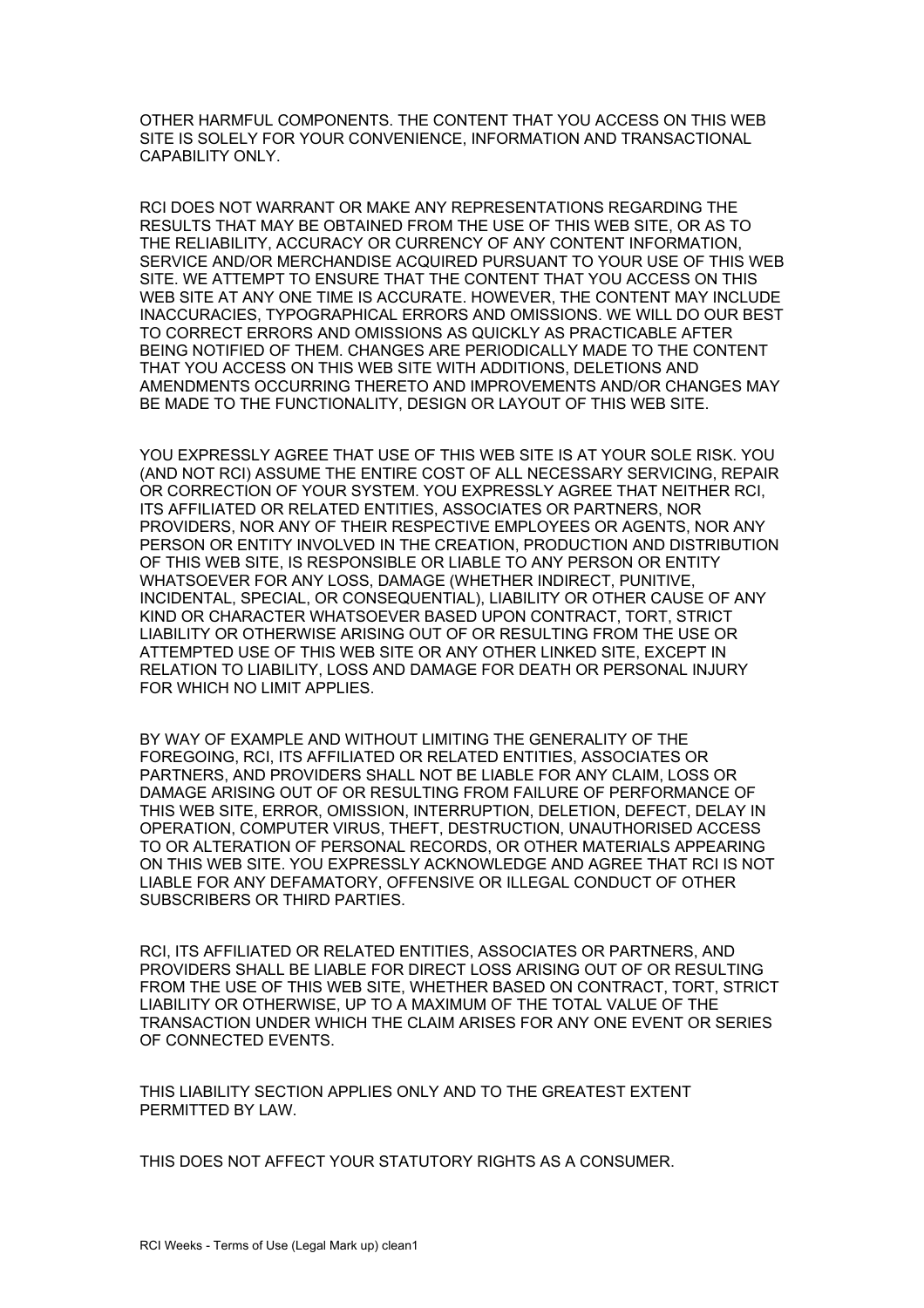# **INDEMNIFICATION**

You agree to indemnify, defend and hold harmless RCI, its associates or partners, and Providers, and its and their officers, directors, employees, affiliated or related entities, agents, licensors and suppliers from and against all losses, expenses, damages and costs, including reasonable legal fees, resulting from any violation by you of these Terms.

#### **THIRD PARTY RIGHTS**

These Terms are for the benefit of RCI, its associates or partners, and Providers, and its and their officers, directors, employees, affiliated or related entities, agents, licensors and suppliers. Each of these individuals or entities shall have the right to assert and enforce these Terms directly against you on its or their own behalf.

### **LINKS**

This Web site may contain links to other web sites ("Linked Sites"). The Linked Sites are provided for your convenience and information only and, as such, you access them at your own risk. The content of any Linked Sites is not under the control of RCI, and RCI is not responsible for, and does not endorse, such content, whether or not RCI is affiliated with the owners of such Linked Sites. You may not establish a hyperlink to this Web site or provide any links that state or imply any sponsorship or endorsement of your own, or any other, web site by RCI, or its affiliated or related entities, associates or partners, or Providers.

#### **SERVICE HELP**

Click here for help with questions or problems with this Web site.

### **USE OF RCI EXCHANGE PROGRAMME**

The RCI Exchange Programme feature published on this Web site is provided solely to assist you in renewing your membership, making deposits, determining exchange availability, requesting exchanges, reserving and confirming exchanges, and conducting on-line transactions and purchases and for no other purposes. You warrant that you are at least 18 years of age, are a current member of RCI, and possess the legal authority to enter into this Agreement and to use this Web site in accordance with all the Terms herein stated. You agree to be financially responsible for all your use of this Web site (as well as for use of your account by others, including without limitation minors (persons under 18 years of age) living with you). You agree to supervise all usage of this Web site under your name or account. You also warrant that all information (including details you provide to RCI for the purpose of making deposits, requesting exchanges, making reservations and conducting on-line transactions) supplied by you or members of your household, or by third parties authorised and supervised by you, in using this Web site is true and accurate.

You further warrant that any credit or debit card that you use to conduct on-line transactions is your own and that there are sufficient funds on such credit and debit accounts to cover the cost of the programmes, products or services purchased by you. If there are any changes to the details supplied by you, it is your responsibility to inform RCI as soon as possible. Without limitation, any speculative, false or fraudulent activities or on-line transactions or any activities or on-line transactions in anticipation of demand are prohibited.

RCI's Terms of Membership, which are separate terms and conditions to these Terms, will apply to all on-line activities and transactions on and in connection with the RCI Exchange Programme feature published on this Web site. You agree to abide by all such terms and conditions of membership of RCI and/or the terms and conditions of any of RCI's associates, partners, suppliers or Providers and other third parties with whom you elect to deal, including but not limited to payment of all amounts when due and compliance with all rules and restrictions regarding availability, occupation and use of exchange accommodation. RCI will not be responsible for the provision of non-exchange-related programmes, products or services offered by its associates, partners, suppliers or Providers and other third parties to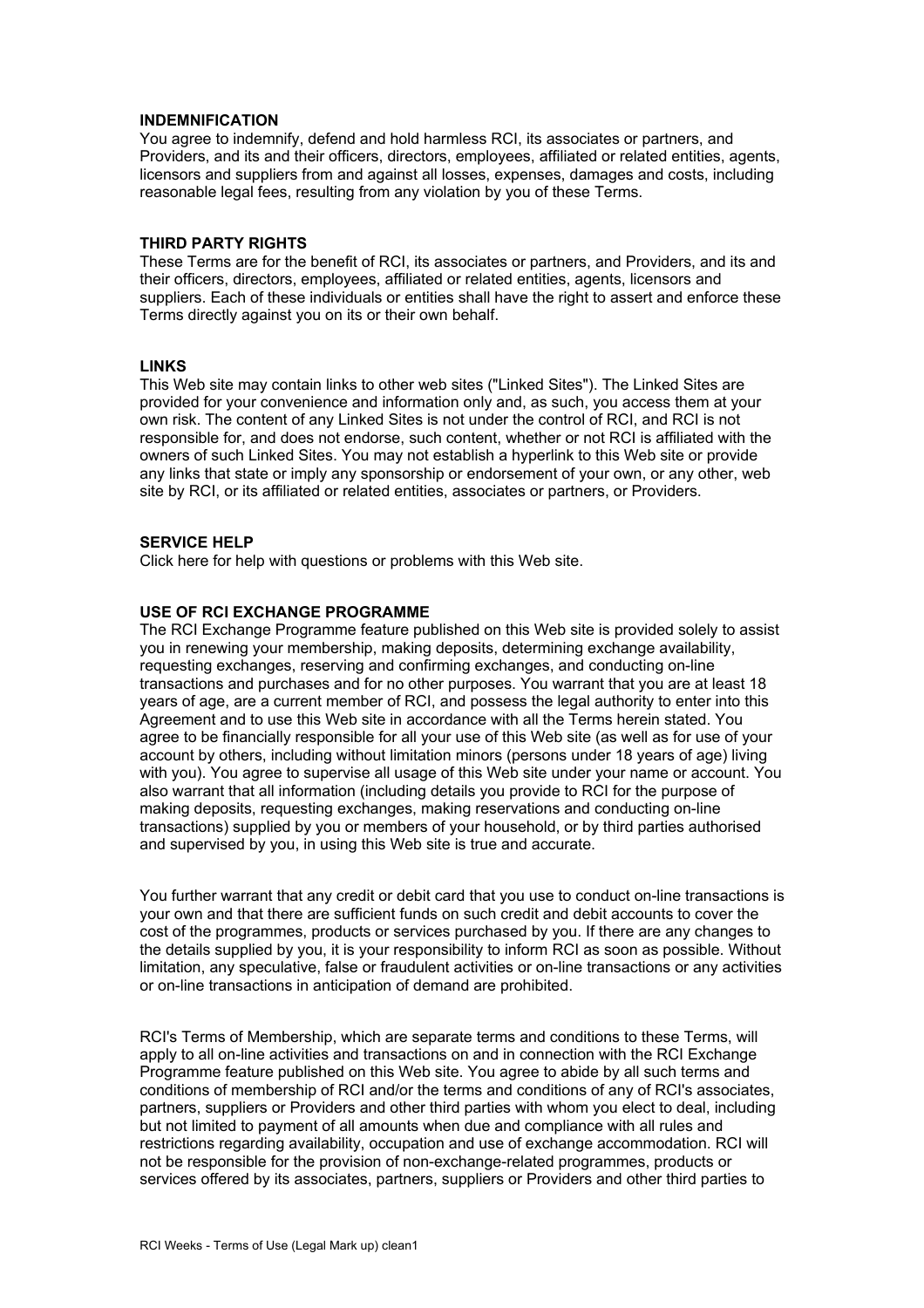you, whether or not we are acting as agents for any such entities, or for any aspect of the relationship between you and any one or more of those entities. You shall be responsible for all charges, fees, duties, taxes and assessments arising out of the use of this Web site or arising in the course of undertaking on-line activities and transactions on and in connection with the RCI Exchange Programme feature published on this Web site.

This Web site will not prevent you from making incorrect deposits, requesting impossible exchanges, and making impossible and/or incorrect exchange reservations, such as two exchanges to different resorts at the same time. If you make incorrect deposits, or request impossible exchanges, or make impossible and/or incorrect exchange reservations, you accept that these are your errors and/or omissions, that these are your entire responsibility, and that RCI will not be liable to give you a refund, either in whole or in part, or be obliged to rectify the situation, for you undertaking any such mistaken activities and on-line transactions.

Under the laws of the United States of America certain countries are listed as being Restricted or Prohibited countries for the provision of travel services. Restricted countries currently include, but are not necessarily limited to, Cuba, Iran, Iraq, Libya and Sudan. RCI, its affiliated or related entities, associates, or partners, and Providers and/or their respective agents, licensors and suppliers is neither able to accept deposits, consider or allow exchange requests or make and fulfil exchange reservations or issue confirmations on or in connection with the RCI Exchange Programme feature published on this Web site from any RCI Members who are citizens or permanent resident aliens of any designated Restricted or Prohibited countries wishing to make a deposit at, or to exchange into, any Affiliated Resort in the United States; nor is able to consider or allow any RCI Members who are US citizens or permanent resident aliens to make a deposit at any Affiliated Resort in any designated Restricted or Prohibited countries, or to exchange into accommodation deposited in the RCI Exchange Programme by any RCI Members who are citizens or permanent resident aliens of any designated Restricted or Prohibited countries.

### **CURRENCY CONVERTER**

Cost of foreign products or services may be subject to currency fluctuations. Currency rates are based on various publicly available sources and should be used as guidelines only. Rates are not verified as accurate, and actual rates may vary. Currency quotes are not updated every day. Check the date on the Currency Converter for the day that currency was last updated. The information supplied by this application is believed to be accurate, but RCI, its affiliated or related entities, associates or partners, and Providers and/or their respective agents, licensors and suppliers do not warrant or guarantee such accuracy. When using this information for any financial purpose, RCI advises you to consult a qualified professional to verify the accuracy of the currency rates. RCI, its affiliated or related entities, associates or partners, and Providers and/or their respective agents, licensors and suppliers do not authorise the use of this information for any purpose other than personal use and prohibit to the maximum extent allowable the resale, redistribution, and use of this information for commercial purposes.

### **LAW AND JURISDICTION**

This Agreement (and any disputes, claims or proceedings of whatsoever nature arising out of or in any way relating to the use of this Web site and/or the RCI Exchange Programme feature published on this Web site) is governed by and shall be construed in accordance with the laws of England. You hereby consent to the exclusive jurisdiction of the English courts in all disputes arising out of or relating to the use of this Web site. Those who choose to access this Web site from outside the United Kingdom are responsible for compliance with local laws, if, and to the extent that, local laws are applicable. You may not use or export materials or content contained on this Web site in violation of UK and EU export laws and regulations. If any provision of these Terms shall be unlawful, void or for any reason unenforceable, then that provision shall be deemed severable from these Terms.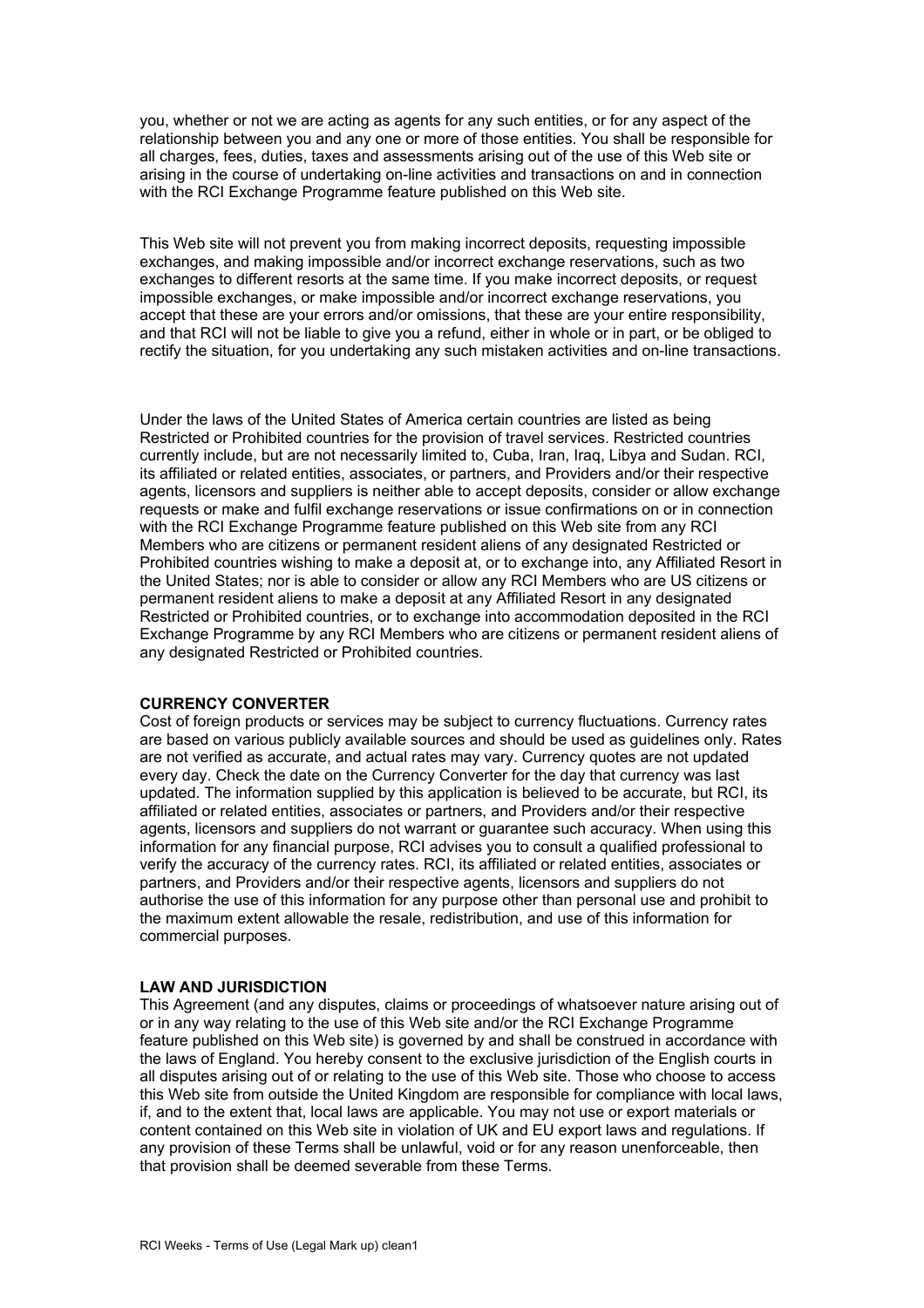You agree that no joint venture, partnership, employment, or agency relationship exists between you and RCI as a result of this Agreement or use of this Web site.

### **ENTIRE AGREEMENT**

The provisions of these Terms, and each obligation referenced herein, represent the entire Agreement between RCI, its affiliated or related entities, associates or partners, and Providers on the one hand and you on the other, and supersede any prior proposals, agreements or understandings (whether oral or written) not incorporated herein. In the event that any inconsistencies exist between these Terms and any future published terms, conditions and notices of use or understanding, the last published Terms or terms, conditions and notices shall prevail.

A printed version of this Agreement and of any notice given in electronic form shall be admissible in judicial or administrative proceedings based upon or relating to this Agreement to the same extent and subject to the same conditions as other business documents and records originally generated and maintained in printed form.

### **ANY RIGHTS NOT EXPRESSLY GRANTED HEREIN ARE RESERVED BY RCI.**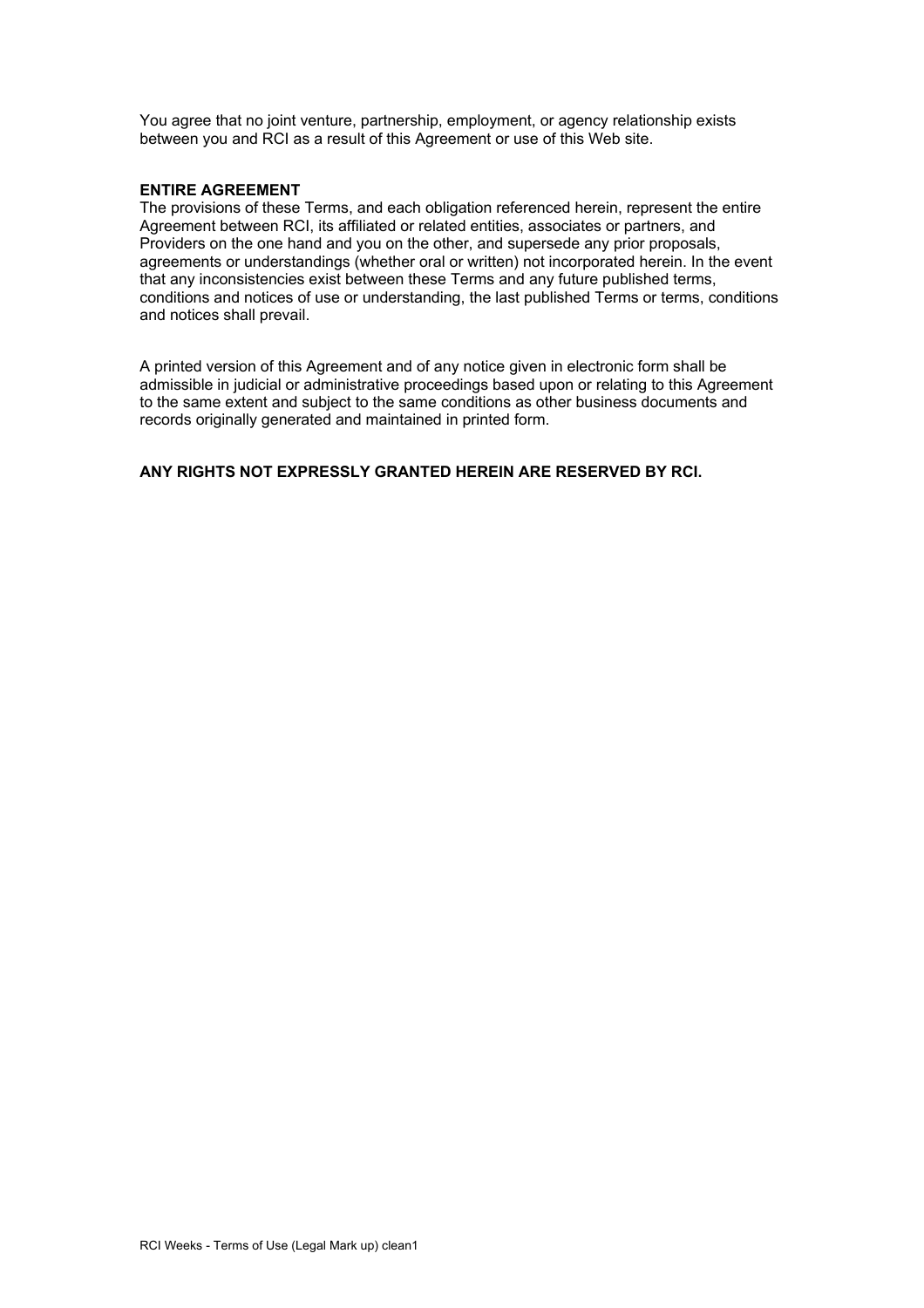# **Extra Holiday Terms and Conditions**

These Booking Conditions, together with our cookies and privacy policies together with any other written information we brought to your attention before we confirmed your booking, form the basis of your contract to rent accommodation in a resort ("Affiliated Resort") with **RCI Europe** or where applicable, its affiliated or related entities, associates, or partners, or any company or companies within the Wyndham Worldwide group of companies ('**RCI'**, "**we**", "**us**" or '**our'**). Please read them carefully as they set out our respective rights and obligations. In these Booking Conditions references to "you" and "your" include the first named person on the booking and all persons on whose behalf a booking is made or any other person to whom a booking is added or transferred.

Please note that these terms deal with rental of holiday accommodation only and not with exchange transactions or your RCI membership.

In order to make a booking you must be an RCI Member. By making a booking, the first named person on the booking agrees on behalf of all persons detailed on the booking that:-

- a. He/she has read these terms and conditions and has the authority to and does agree to be bound by them;
- b. He/she consents to our use of information in accordance with our Privacy Policy;
- c. He/she is a current RCI Member and that his/her membership has not been terminated or suspended.
- d. He/she is over 18 years of age (or over 21 in the case of bookings of accommodation in the USA) and where placing an order for services with age restrictions declares that he/she and all members of the party are of the appropriate age to purchase those services.

### **Please note that RCI does not offer any scheme of financial protection in respect of any bookings made.**

### **RCI does not provide transport services or act as an "organiser" as set out in the Package Travel, Package Holidays and Package Tours Regulations 1992**

We may alter/update these terms and conditions at any time. If we do so, all subsequent bookings will be governed by the newer version.

### **1. Booking and Paying For Your Accommodation Arrangements**

A booking is made with us when a) full payment is made and b) we issue you with a booking confirmation. A binding contract will come into existence between you and us as soon as we have issued you with a booking confirmation that will confirm the details of your booking and will be sent to you via email. Upon receipt, if you believe that any details on the confirmation (or any other document) are wrong you must advise us **immediately** as changes can not be made later and it may harm your rights if we are not notified of any inaccuracies in any document within ten days of our sending it out (five days for tickets).

### **2. Availability of Arrangements**

Our ability to confirm a booking is dependent on the availability of accommodation deposited by others with RCI. We therefore cannot guarantee that any particular request for an Affiliated Resort, area, travel date, type or size of accommodation, or otherwise will be met. We will, though, offer you alternative choices which may be available at the time.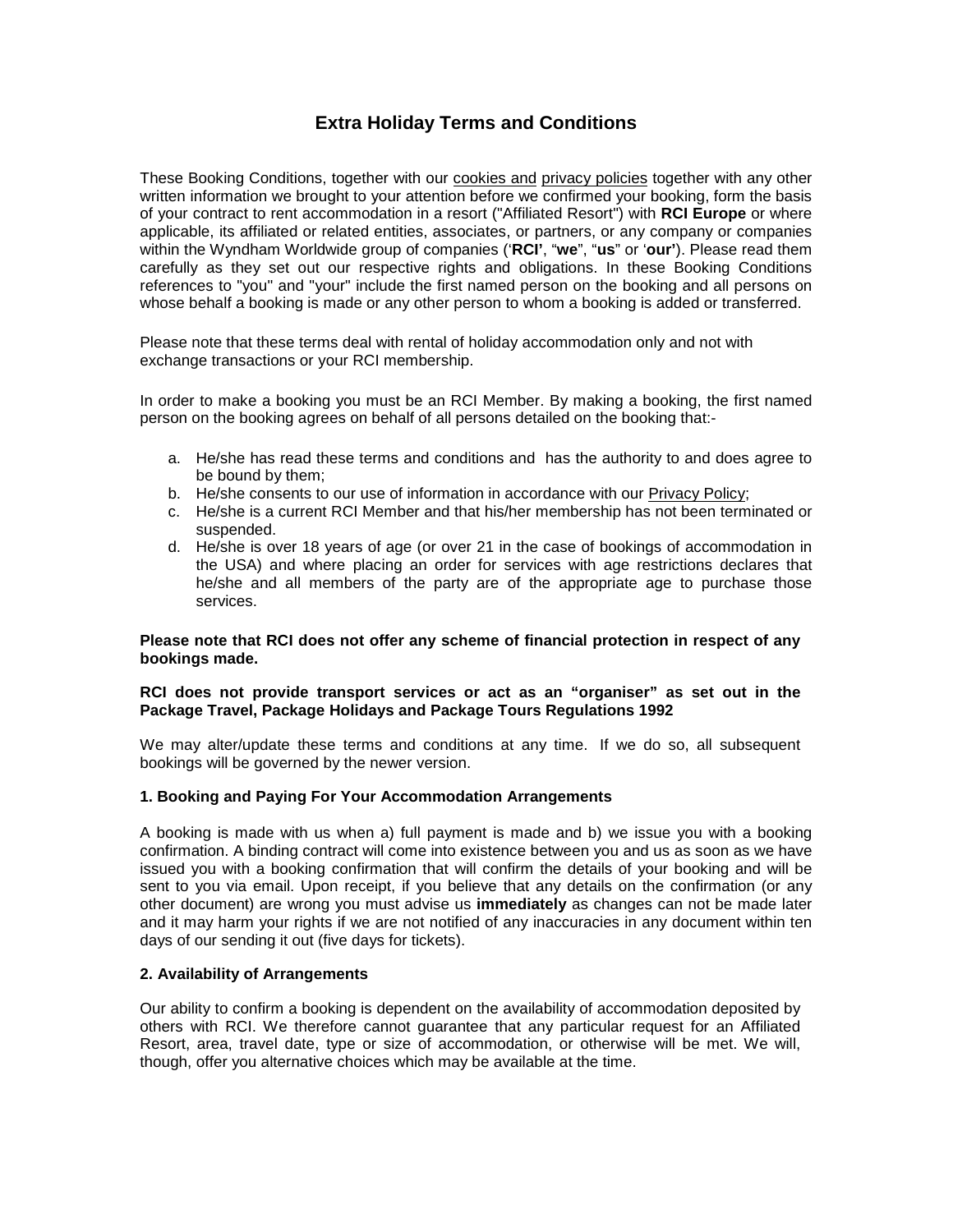### **3. Special Requests**

Any special requests must be advised to us at the time of booking. You should then confirm your requests in writing. Whilst every effort will be made by us to try and arrange your reasonable special requests, we cannot guarantee that they will be fulfilled. The fact that a special request has been noted on your confirmation invoice or any other documentation or that it has been passed on to the supplier is not confirmation that the request will be met. Failure to meet any special request will not be a breach of contract on our part unless the request has been specifically confirmed by us.

### **4. Disabilities and Medical Problems**

We are not a specialist disabled accommodation provider, but we will do our utmost to cater for any special requirements you may have. If you or any member of your party has any medical problem or disability which may affect your stay, please provide us with full details before we confirm your booking so that we can try to advise you as to the suitability of your chosen arrangements. Acting reasonably, if we are unable to properly accommodate the needs of the person(s) concerned, we will not confirm your booking or if you did not give us full details at the time of booking, we may cancel it and impose applicable cancellation charges when we become aware of these details.

### **5. Insurance**

**Adequate travel insurance is** *vital* **and you should ensure that appropriate cover is in place**. If you choose to travel without adequate insurance cover, we will not be liable for any losses that result and in respect of which insurance cover would otherwise have been available.

### **6. Accuracy and Prices**

**We endeavour to ensure that all the information and prices on this website are accurate; however, we reserve the right to alter any of our advertised accommodation prices at any time. You must check the current price and all other details relating to the accommodation that you wish to book immediately before your booking is confirmed.**

### **We reserve the right to amend or vary the price of unsold accommodation at any time and/or correct any errors (whether in description, price or otherwise).**

The price of your confirmed accommodation may be subject to changes arising from government action such as changes in VAT, other applicable sales taxes or any other government imposed changes; and to changes in currency exchange rates either or both of which may result in a variation of your accommodation price.

### **7. Changes by You**

If you wish to change any part of your accommodation arrangements after our confirmation invoice has been issued (including without limitation the date(s) of the booking), you must inform us in writing as soon as possible. This should be done by the first named person on the booking. Whilst we will try to assist, we cannot guarantee that we will be able to meet your requested change. Where we can meet a request, all changes will be subject to payment of an administration fee as well as any applicable rate changes or extra costs incurred as well as any costs incurred by ourselves and any costs or charges incurred or imposed by any of our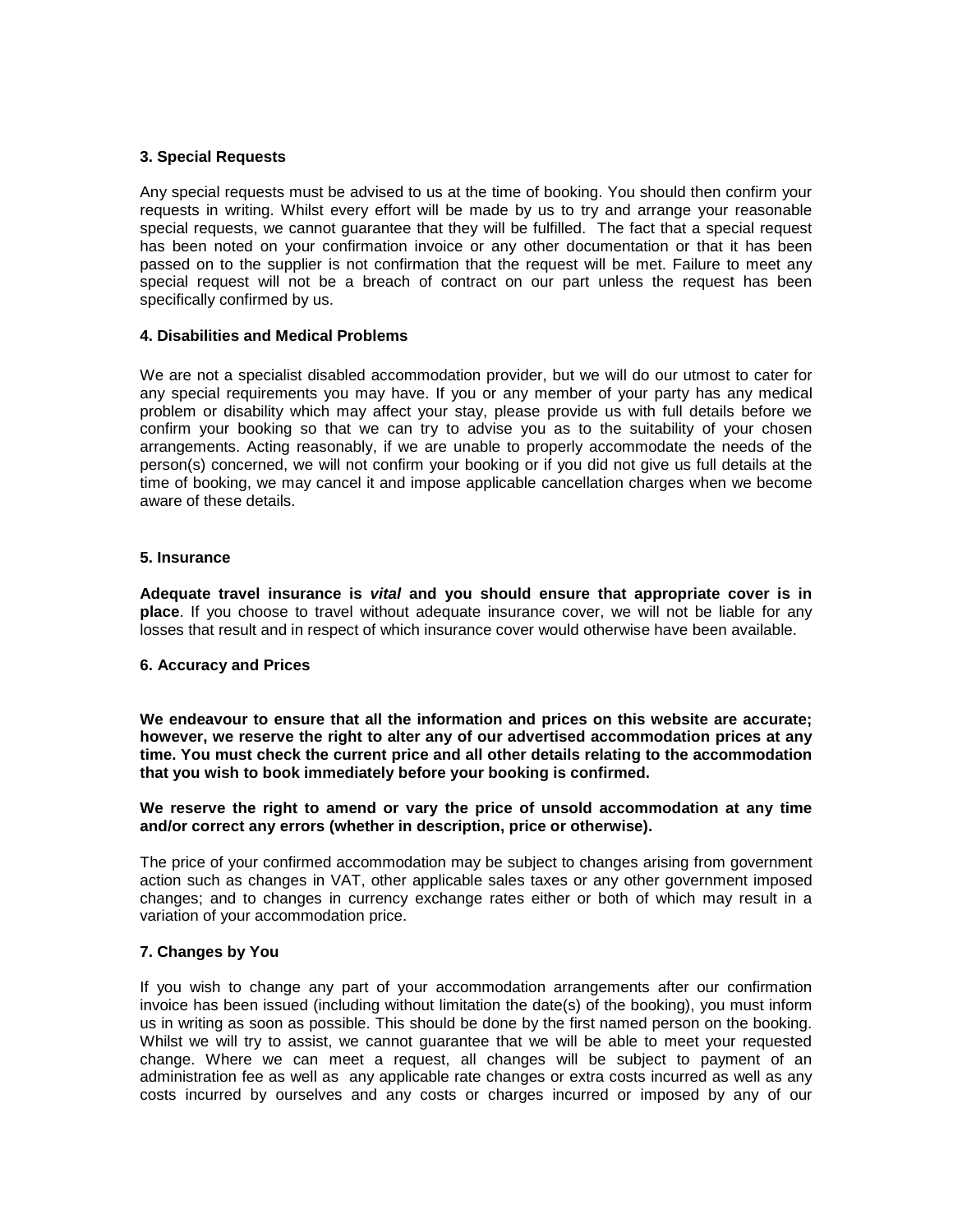suppliers. You should be aware that these costs are likely to increase the closer to the departure date that changes are made and you should therefore contact us as soon as possible. Where we are unable to assist you and you do not wish to proceed with the original booking we will treat this as a cancellation by you. In this case a cancellation fee/charge may be payable and any money you have already paid will not be refunded.

Please also note that airline and other transport tickets are unlikely to be refundable and that you may need to buy new tickets at a higher price. You must deal with your transport supplier in this regard.

### **8. Going Home Early**

If you are forced (or choose) to return home early, we cannot refund the cost of any accommodation you have not used. If you cut short your arrangements and return home early in circumstances where you have no reasonable cause for complaint about the standard of accommodation provided, we will not offer you any refund for that part of your accommodation not used, nor can we be liable for any associated costs you may incur. Depending on the circumstances, your travel insurance may offer cover for curtailment and we suggest that any claim is made directly with them.

### **9. Cancellation by You**

**Refunds are only available if we receive your notice within 24 hours of placing your booking**. Your notice of cancellation will only take effect when it is received by us. You may give us notice of cancellation by (i) following the online process, (ii) by emailing us at: [customerservices@europe.rci.com](mailto:customerservices@europe.rci.com).

Since we incur costs in cancelling your arrangements, you will have to pay the applicable cancellation charges shown below (The cancellation charge detailed is calculated on the basis of the total cost payable by the person(s) cancelling **excluding** insurance premiums and amendment charges which are **not refundable** in the event of the person(s) to whom they apply cancelling.):-

| Period after booking that your cancellation notice is actually received<br>by RCI | <b>Cancellation</b><br>Charge |
|-----------------------------------------------------------------------------------|-------------------------------|
| Within 24 hours                                                                   | Nil                           |
| Any time thereafter                                                               | 100% of holiday<br>cost       |

If one or more member(s) of your holiday party cancel(s) and the occupancy level decreases, the full price per apartment will still be payable by the remaining occupants.

If the reason for your cancellation is covered under the terms of your insurance policy, you may be able to reclaim these charges. We will deduct the cancellation charge(s) from any monies you have already paid to us. No refunds will be given for any passengers who do not occupy the accommodation or for any unused services.

### **10. If we Change or Cancel your Accommodation Booking**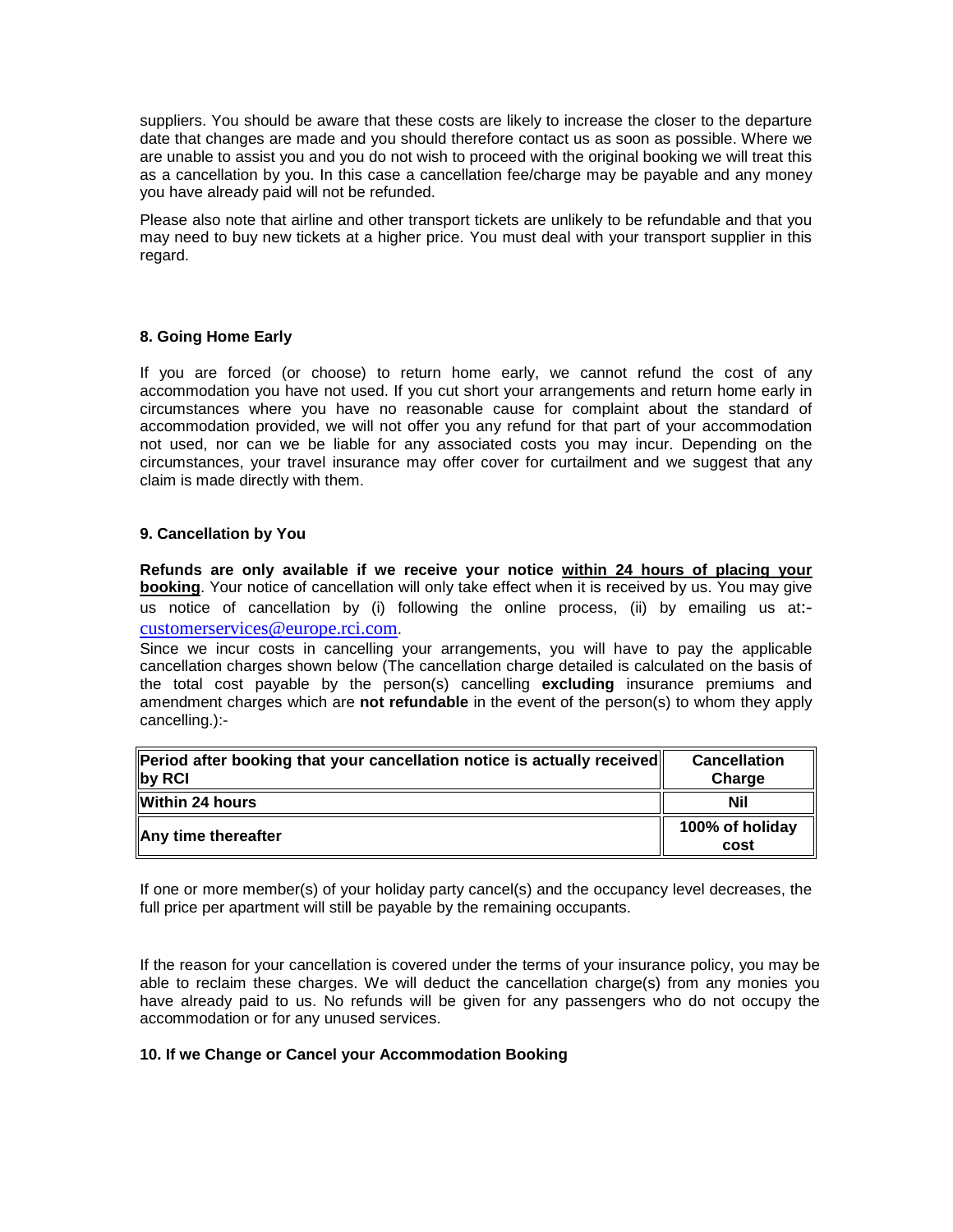#### **Special Note: When two or more consecutive weeks have been booked at an Affiliated Resort you may be required to move from one apartment to another for any second or any subsequent week.**

It is unlikely that we will have to make any changes to your accommodation arrangements, but occasionally, we may have to make changes and we reserve the right to do so at any time. We also reserve the right in any circumstances to cancel your accommodation arrangements.

Your rights in relation to changes we make depend on whether we make a **minor** or a **major**  change: Examples of "**major changes**" include the following when made before departure; a significant change of destination for the whole or a large part of your time away *or* a change of accommodation to that of a lower standard or classification for the whole or a large part of your time away. An example of a "**minor change**" would include a change of accommodation to another of the same standard or classification. We will not have any liability if we make any **minor changes.**

If we have to make a **major change** or cancel, we will tell you as soon as possible and if there is time to do so before departure, we will offer you the choice of i) (**for major changes**) accepting the changed arrangements *or* (for both **major changes and cancellations**) ii) accepting an offer of alternative travel arrangements of comparable standard from us, if available (we will refund any price difference if the alternative is of a lower value). You must notify us of your choice within 7 days of our offer. If you fail to do so we will assume that you have chosen to accept the change or alternative booking arrangements.

The above sets out the maximum extent of our liability for changes and cancellations and we regret we cannot meet any expenses or losses you may incur as a result of change or cancellation. The above options will not be available if we make a minor change or if we cancel as a result of your failure or breach (including your failure to make full payment on time) or where the change(s) or cancellation by us arises out of alterations or changes to the confirmed booking requested by you.

Very rarely, we may be forced by "force majeure" (see below) to change or terminate your arrangements after departure. If this situation does occur, we regret we will be unable to make any refunds (unless we obtain any from our suppliers), pay you compensation or meet any costs or expenses you incur as a result.

# **11. Force Majeure**

Except where otherwise expressly stated in these booking conditions we will not be liable or pay you compensation if our contractual obligations to you are affected by any event which we or the supplier(s) of the service(s) in question could not, even with all due care, foresee or avoid. These events can include, but are not limited to war, threat of war, civil strife, terrorist activity and its consequences or the threat of such activity, riot, the act of any government or other national or local authority including port or river authorities, industrial dispute, lock closure, natural or nuclear disaster, volcanic and geological events, fire, chemical or biological disaster and adverse weather, sea, ice and river conditions and all similar events outside our or the supplier(s)' control. Advice from the UK Foreign Office to avoid or leave a particular country may constitute Force Majeure. Without limitation, we will follow the advice given by the UK Foreign Office.

# **12. Our Responsibility for Your Booking**

We have a duty to select the accommodation providers with reasonable skill and care. We have no liability to you for the actual provision of the accommodation, except in cases where it is proved that we have breached that duty and damage to you has been caused. Therefore, providing we have selected the provider with reasonable care and skill, we will have no liability to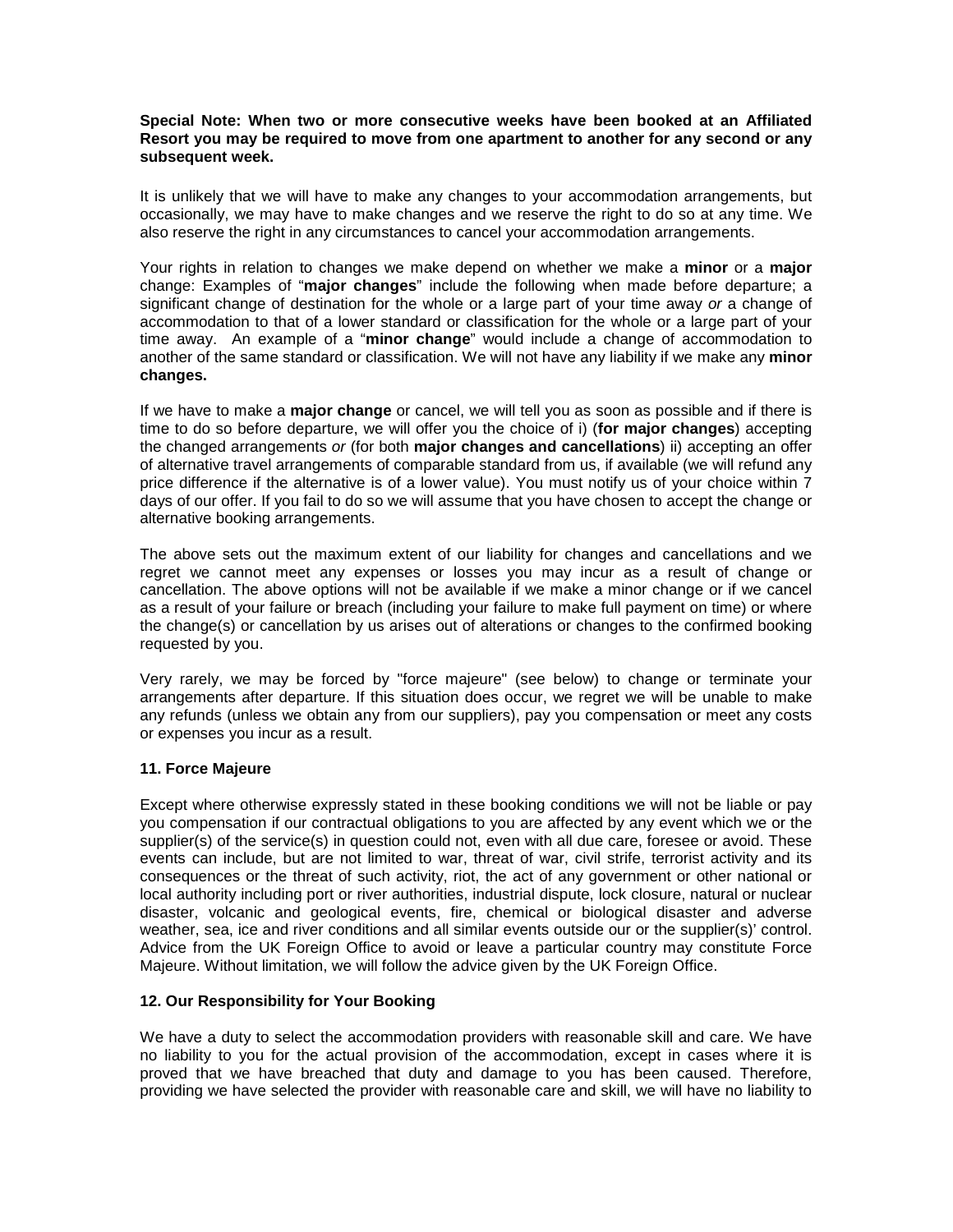you for anything that happens at the accommodation or any acts or omissions of the provider or others.

We also have no liability in the following situations:

(i) where the accommodation cannot be provided as booked due to circumstances beyond our control or due to force majeure.

(ii) where you incur any loss or damage that could not have been foreseen at the time of your booking, based on the information provided by you.

(iii) where you incur any loss or damage that relates to any business activity.

(iv) where any loss or damage relates to any services which do not form part of our contract with you.

(v) where services or facilities do not form part of our agreement or where they are not advertised on our website. For example any excursion you book whilst away, or any service or facility which your accommodation supplier or any other supplier agrees to provide for you.

If we are found liable to you on any basis, we limit the amount we have to pay you to a maximum of three times the cost of your accommodation. This limit does not apply to cases involving death or injury.

### **13. Building and Development Work**

Although you may be on holiday, life will be going on around you as normal. This may include noise and inconvenience from building or road works and traffic. We will notify you of any building/refurbishment works which may reasonably be considered to seriously impair the enjoyment of your stay which we are aware of as soon as possible. Please note services and facilities may also be affected by maintenance, bad weather and other similar factors, all of which are beyond our control. We recommend you contact the local tourist information office at your destination for the latest details.

# **14. Complaints**

We make every effort to ensure that your accommodation arrangements run smoothly but if you do have a problem during your stay, please inform the accommodation supplier immediately who will endeavor to put things right. If your complaint is not resolved locally, please contact us on [customerservices@europe.rci.com](mailto:customerservices@europe.rci.com). Failure to do so will affect ours and the accommodation supplier's ability to investigate your complaint, and will affect your rights under this contract. If the problem cannot be resolved and you wish to complain further, you must send formal written notice of your complaint to us at Extra Holidays, RCI Europe, Kettering Parkway, Kettering, Northants, NN15 6EY within 28 days of the end of your stay, giving your booking reference and all other relevant information. Please keep your letter concise and to the point. This will assist us to quickly identify your concerns and speed up our response to you.

### **15. Guest Behaviour**

You must comply with the Affiliated Resort's rules, safety requirements and by-laws. If in our opinion or in the opinion of any hotel manager or any other person in authority, your behaviour or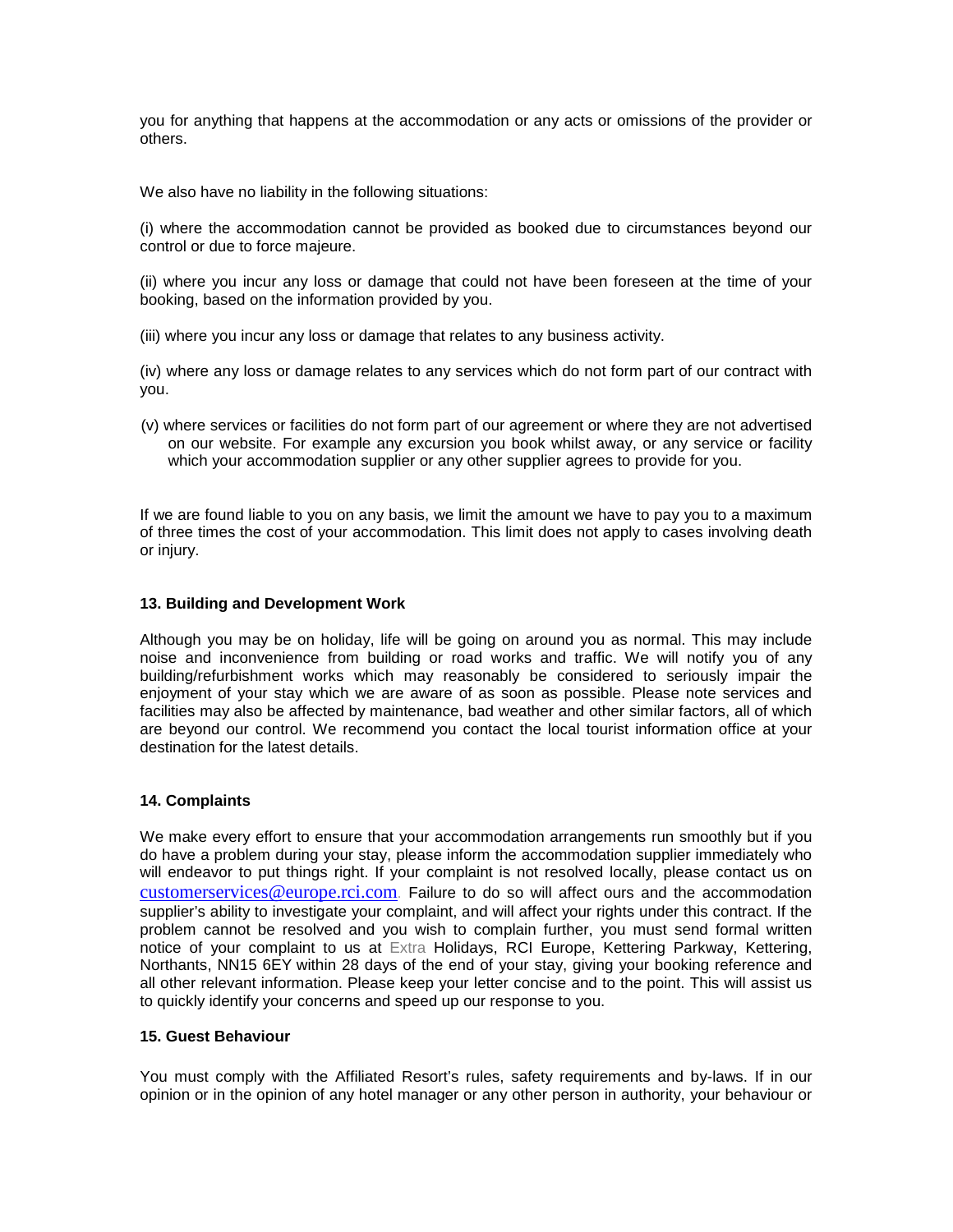that of any member of your party is causing or is likely to cause distress, danger or annoyance to any third party or damage to property, we reserve the right to terminate your accommodation arrangements with us immediately. In the event of such termination our liability to you and/or your party will cease and you and/or your party will be required to leave your accommodation immediately. We will have no further obligations to you and/or your party. No refunds for lost accommodation will be made and we will not pay any expenses or costs incurred as a result of termination. You and/or your party may also be required to pay for loss and/or damage caused by your actions and we will hold you and each member of your party jointly and individually liable for any damage or losses caused by you or any member of your party. Full payment for any such damage or losses must be paid directly to the accommodation supplier prior to departure from the accommodation. If you fail to make payment, you will be responsible for meeting any claims (including legal costs) subsequently made against us as a result of your actions together with all costs we incur in pursuing any claim against you. We cannot be held responsible for the actions or behaviour of other individuals who have no connection with your booking arrangements or with us.

### **16. Use of the accommodation**

The total number of people (babies and children included) occupying your accommodation must not exceed the maximum occupancy of the apartment set out in the booking confirmation; otherwise, the Affiliated Resort may refuse access or levy an additional charge. You accept the fact that accommodation may vary in unit size, design, fixtures, furnishings, amenities and facilities.

You and the other members of your holiday party are responsible for payment of any and all applicable taxes, personal expenses, utility charges, such as electricity, water and telephone, security deposits and other fees or charges levied by an Affiliated Resort on occupiers of accommodation for the use of amenities and facilities thereto. In some US states a local sales tax may be payable by you on arrival at or departure from the accommodation.

If you are going to arrive outside the check-in day and/or time set out in your confirmation, you should contact the Affiliated Resort directly to make alternative check-in arrangements. The Affiliated Resort may levy a charge or impose other conditions for any accommodation not covering the days or times specified on the confirmation.

### **17. Passport, Visa and Immigration Requirements and Health Formalities**

It is your responsibility to check and fulfill the passport, visa, customs, currency, health and immigration requirements applicable to your accommodation booking. You must check requirements for your own specific circumstances with the relevant Embassies and/or Consulates and your own doctor as applicable. Requirements do change and you must check the up to date position in good time before departure.

Most countries now require passports to be valid for at least 6 months after your return date. If your passport is in its final year, you should check with the Embassy of the country you are visiting. For further information UK citizens should contact the Passport Office on 0870 5210410 or visit **[www.passport.gov.uk](http://www.passport.gov.uk/)**

**Special conditions apply for travel to the USA,** and all passengers must have individual machine readable passports. **Please check [www.usembassy.org.uk](http://www.usembassy.org.uk/)** For European holidays you should obtain a completed and issued form EHIC prior to departure.